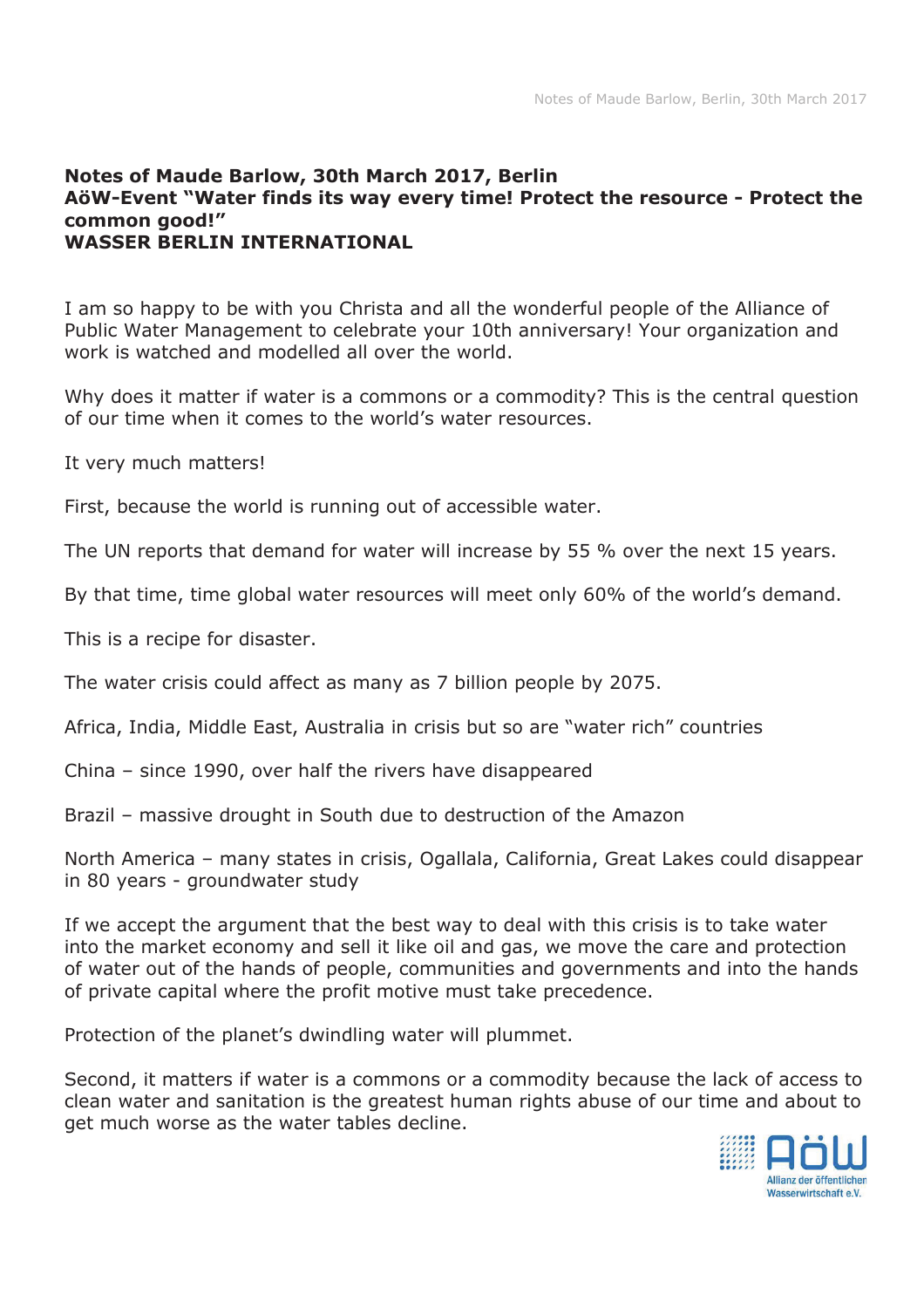Currently almost 1 billion people have no access to clean water and 2.5 billion – no access to adequate sanitation. I was in one slum in India where 5,000 people technically "shared' a toilet.

Close to 3 million people – mostly children under 5 – die of waterborne disease every year and more than half the hospital beds on Earth are filled with people suffering from this condition.

Lack of clean water kills more children than all forms of violence including war.

In 2010, the UN General Assembly finally recognized the human right to water and sanitation – an historic breakthrough in which the human family took an evolutionary step forward.

The campaign to have water recognized started at least two decades ago but it was a fierce fight

Huge backlash – big companies, World Bank, World Water Council, First World governments – Canada, US, Great Britain!

(Germany was great - supported it from the beginning)

But people waged a relentless campaign and now all countries recognize this right.

As well, almost four dozen countries have either enshrined the right to water within their national constitutions or framed the right within national legislation.

All of this is fragile and all of it is threatened if the control of water and decisions about access to water are turned over to private transnational corporations who do not see it as their role to provide water for the poor.

And don't think for a minute that all these problems are far away.

We are all facing a "perfect storm" of declining water supplies, rising poverty levels and climbing water rates.

This has brought the issue to North America (Detroit) and Europe (austerity)

The World Bank and the big water utilities are still aggressively promoting private water services in the global South

Global bottled water sales are skyrocketing - 465 billion litres a year by 2020

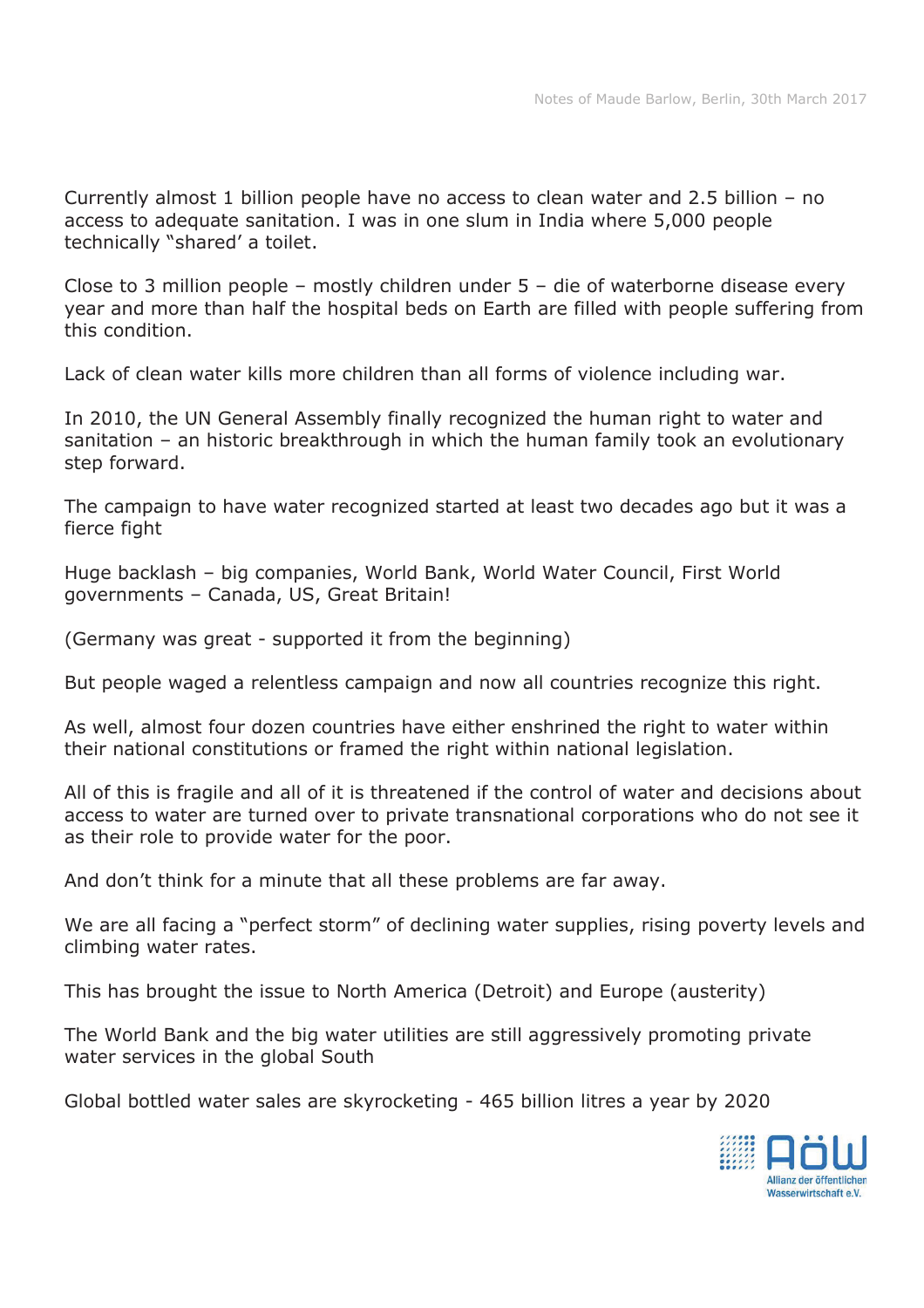Water trading is growing in many countries - a process where water permits are converted to water property that can be bought and sold on the open market.

Water pollution trading is growing – this allows polluters to continue to pollute by paying for or trading the right to maintain their current levels of pollution.

And trade agreements like CETA, TTIP and TiSA limit the ability of governments to maintain water as a public trust,

Or introduce new laws to protect watersheds,

Or return municipal water services to public management after failed privatization attempts.

235 municipalities in 37 countries - including Paris and your own Berlin – have been brought back under public management. Under these new trade agreements, this would be very difficult to do.

Believe me I know. We in Canada are facing almost 2 billion Euros worth of NAFTA challenges from American corporations, most of them over Canada's higher environmental standards.

Finally, we must keep water in public hands because the "perfect storm" I described earlier threatens to bring deep global conflict around water.

In a February 2017 statement, Pope Francis reiterated his passionate support for the human right to water but added a dire warning: "I ask myself if, in this piecemeal third world war that we are living through, are we not going toward a great world war for water?"

There is great potential for growing conflict, competition and even violence in our world as the waters become scarcer. Water disputes are looming - between nations, between rich and poor, between small farmers and agribusiness, and between thirsty megacities and rural communities and indigenous peoples.

But just as water can be a source of division, it can bring people, communities and nations together in the shared search for solutions. Water survival will necessitate more sustainable and collaborative ways of producing energy, growing food, and trading across borders. It will also require maintaining water as a public trust.

A world in which water is controlled by private capital would be a disaster for international diplomacy in water-conflicted areas.